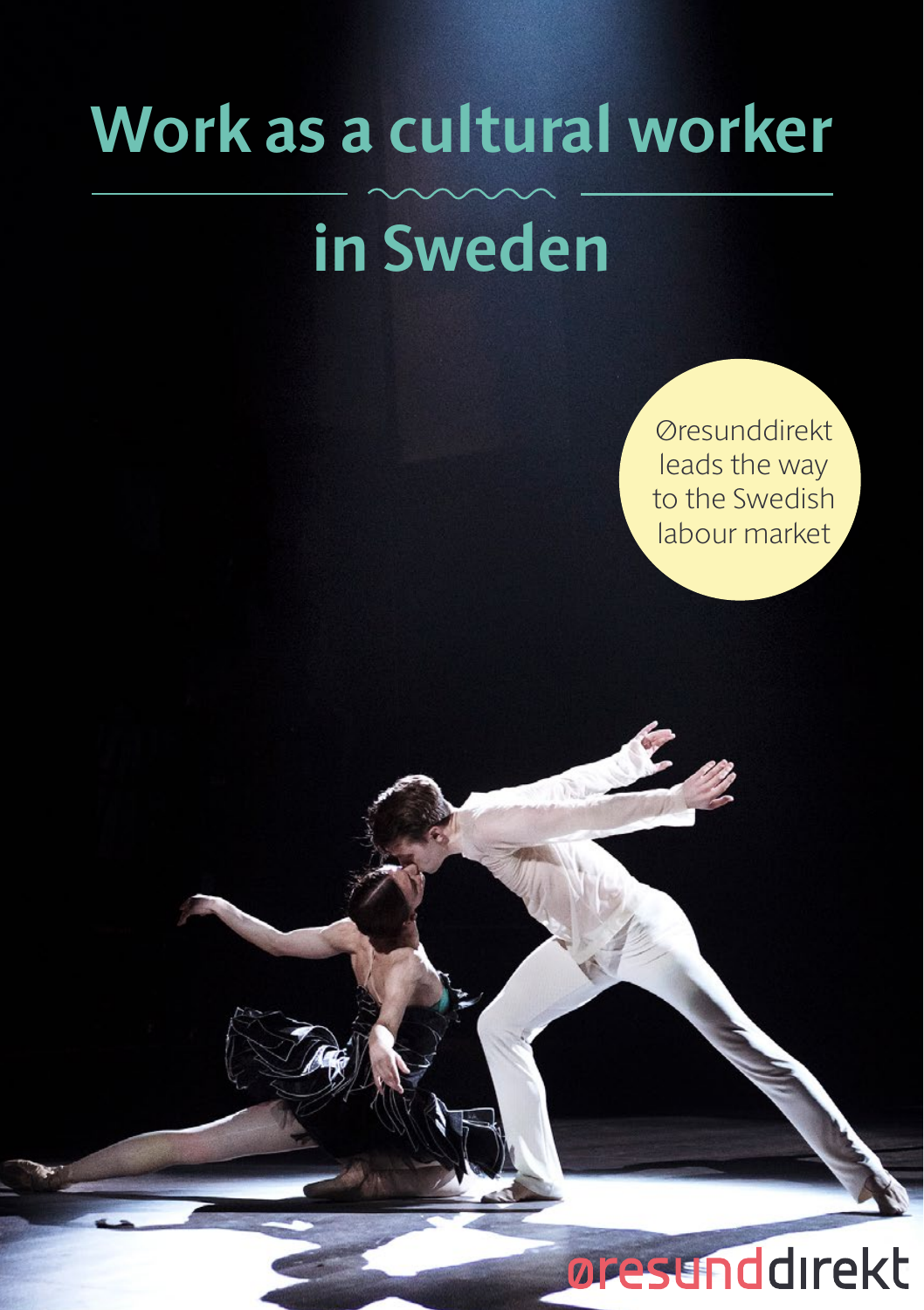# The Øresund Region<br>- a sea of opportunities for cultural workers



creates jobs for cultural workers. and the city theatres in Malmö, Helname a few.

A number of theatres in the region There are several concert and opera There are many opportunities to pur-The Royal Theater in Copenhagen DR's Concert Hall and the Royal Ope- Some examples indude the Danish sigborg, Lund, and Kristianstad to Opera and concert halls in Helsinghouses on both sides of Øresund: sue an artistic education in the region. ra in Copenhagen, aswell as Malmö borg, Malmö, and Kristianstad.

School of Performing Arts, the Danish Academy of Music, Malmö Academy of Music, and Malmö Theatre Academy.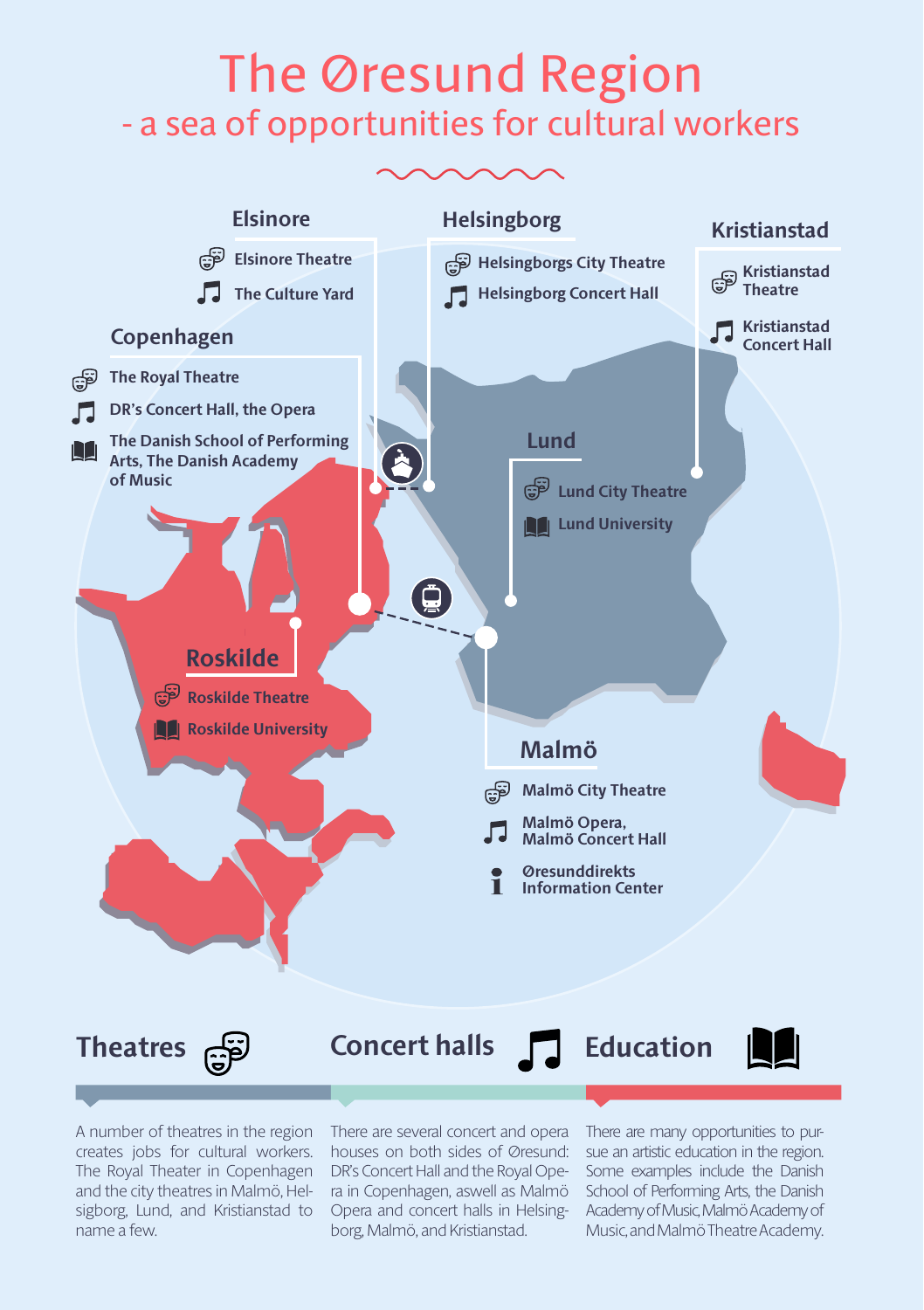# Welcome to a region full of possibilities!

The Øresund region is a culture region to be reckoned with. Two countries with a rich cultural life and a large number of cultural institutions surrounds the Sound. Joint events, long-term culture collaborations between Danish and Swedish theatres, and not forgetting all the people that move in both directions across the Sound to enjoy culture in the region. As a cultural worker, this is the perfect place to be – you get access to the entire Øresund region, as well as the proximity to Europe with all its scenes.

Working as a cultural worker in the Øresund region does not just mean access to a world full of possibilities - it can also be quite challenging if you are not well informed about the rules that apply. If you work alternately in both countries, it is not always clear where you should be paying taxes, in what country you are socially insured, what unemployment fund to join and how and where you earn a pension.

Øresunddirekt is a Swedish-Danish information service that provides public information to people working, studying, running a business on the other side of Øresund, or that plan to move across the Sound. In this brochure, we have attempted to collect information that relates to the specific situation of cultural workers who often move between countries on shorter assignments and projects.

We hope that the information given in this brochure will give you a first insight of what is important for you to consider. For more information and guidance regarding to your specific case, please contact our Information Center in Malmø, and we will do our best to help you.

#### **Individual guidance at Øresunddirekt**

- > Visit our Information Center in Malmø
- > Contact us by phone: **+46 40 17 64 00** or email: **oresunddirekt@lansstyrelsen.dk**
- > More information can be found at **oresunddirekt.dk**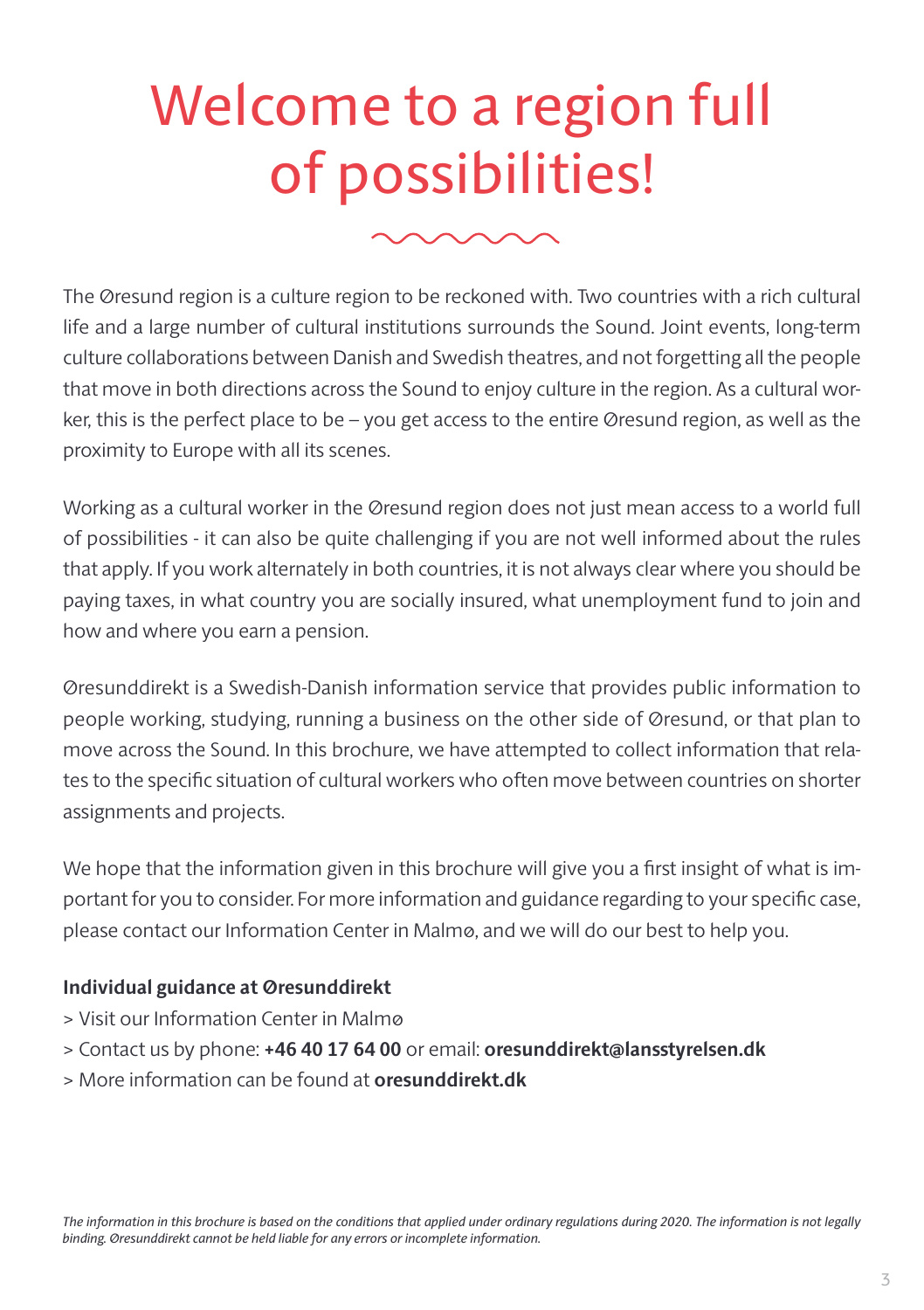### 5 good reasons to work in Sweden



- Sweden is close. It takes just over half an hour from Copenhagen C to Malmø C – it is the equivalent of going with train to Køge or Hillerød from Copenhagen C. 1
- If you live in Denmark while working in Sweden, you have the opportunity to be taxed according to SINK regulation within certain subject areas. That means you only pay 25 percent in taxes.  $\overline{\mathbf{2}}$
- You get to know a new work culture and get a new professional network. Experience from the Swedish labour market can strengthen your CV. 3
- You can improve your Swedish language skills. Language is usually not an obstacle for English speakers looking for work in Sweden.  $\Delta$
- It is of course more fun to have a job in Sweden than to be unemployed in 5 Denmark. There could be a shortage of workers within your professional field in Sweden at the same time as you are having difficulties finding a job in Denmark.

# s a great pla<br>everything!<br>"<br>"<sup>Klara on page 11.</sup> *Strategically, it's a great place to be – close to everything!*

Klara Ek, Freelance opera singer You can find the interview with Klara on page 11.



Photo: Malmö Opera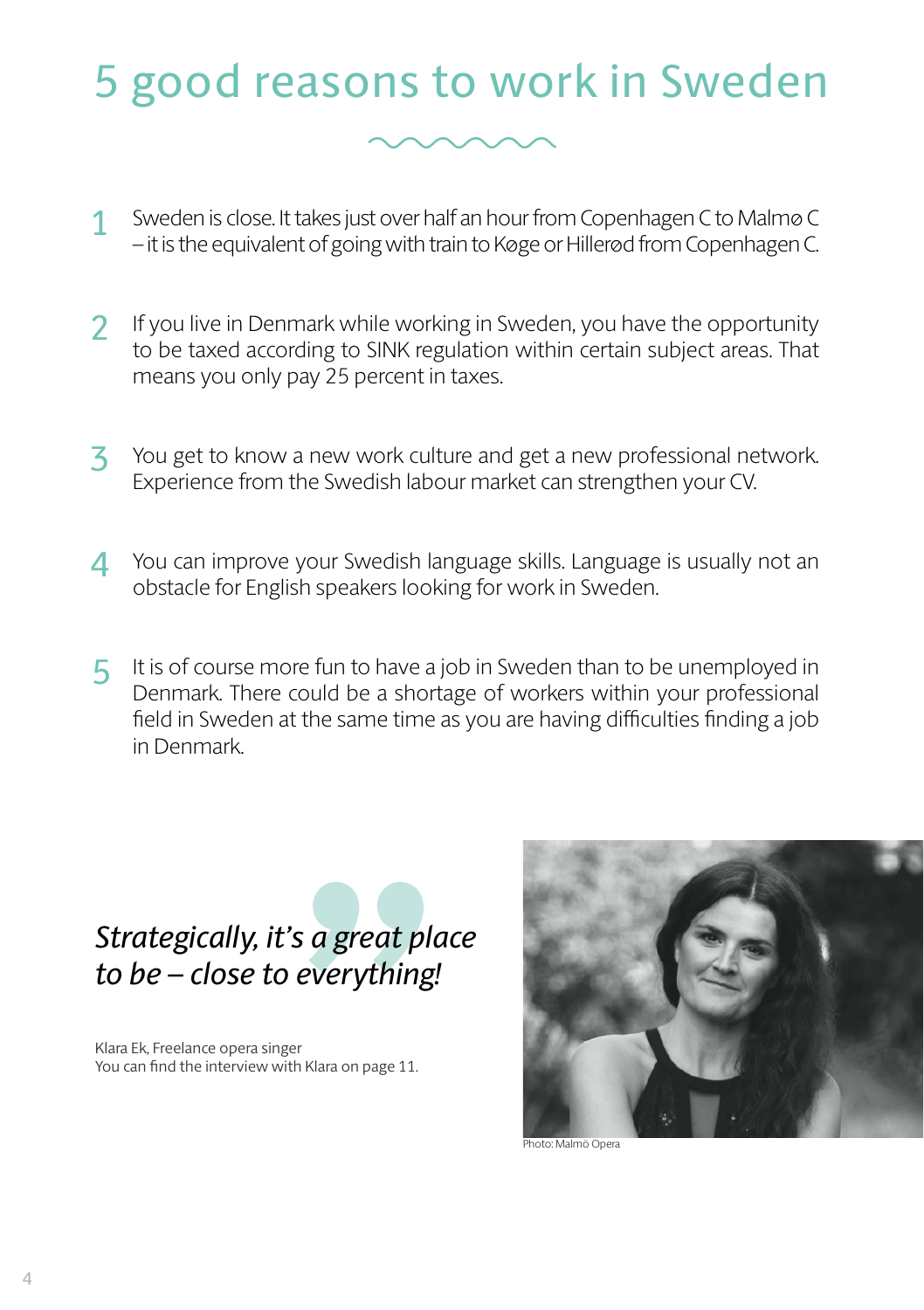### Tips when you are looking for work in the cultural sector in Sweden!

Are you keen to explore the job opportunities on the other side of the Sound? That's not a bad idea at all! The pleasant, direct approach of Danes is often appreciated in Swedish workplaces. The way to apply for jobs in Sweden is not very different from what it's like in Denmark. We've put together a few tips below that can be useful to bear in mind.

#### **> Search on a broad front**

It is very common for companies and organizations in the cultural sector to advertise vacancies on their websites, so one tip is to visit them regularly, follow them on social media or submit an unsolicited job application.

Tips on websites in the cultural sector that can be worth visiting:

**> stagepool.se** - job bank in the field of culture **> statist.se** - the Nordic region's biggest casting site **> arbetsformedlingen.se/platsbanken** - The Swedish Public Employment Service's jobs site

At our Information Center in Malmø you can also meet employment consultants who can offer you guidance on the Swedish labour market.

#### **> Apply spontaneously**

If you have found an employer that seems interesting, you could try sending an unsolicited job application. It's not as common for Swedish employers to save applications for a long time, as is often the case in Denmark. It's a good idea to send your job application directly to the head of the department closest to your area of interest.

#### **> Tips for your CV**

There's no shortage of advice out there on how to write the perfect application and get your dream job. Much of this advice is pretty universal: state why you want that particular job, don't write too much, enclose a detailed CV, and so on. At arbetsformedlingenplay.se there are several webinars with tips and advice when it comes to career choices and writing a CV. You can also pick up tips and find support in your job search at Øresunddirekt's Information Center.

#### **> Centrumbildningar**

"Centrumbildningar" functions as branch-specific networks, and they can provide important contacts and tips on what it means to work within a specific area. Most "centrumbildningar" have a local unit in Malmø. There are theater centers, dance centers, drama centers, film centers, writers' centers, music centers, comics and more.

More info at: **centrumbildningarna.se**

### **Find more tips at our website oresunddirekt.dk**

#### **> Examine the conditions of employment**

The Danish and Swedish labour markets do differ somewhat, but it can be difficult to appreciate how different they are. One example is that the working week for a full-time job in Sweden may not exceed 40 hours. Also check whether you are covered by a collective bargaining agreement, which is more common in Sweden, and what is regulated within it.

#### **> Work permits**

If you come from a Nordic country, you are free to travel to Sweden to live or work. If you are a citizen of another EU/EEA country, you are free to remain in Sweden for six months to look for work. If you are a citizen of a country outside the EU/EEA, there are several factors that determine whether you are entitled to a residence permit and work permit in Sweden.

Find out more at **migrationsverket.se**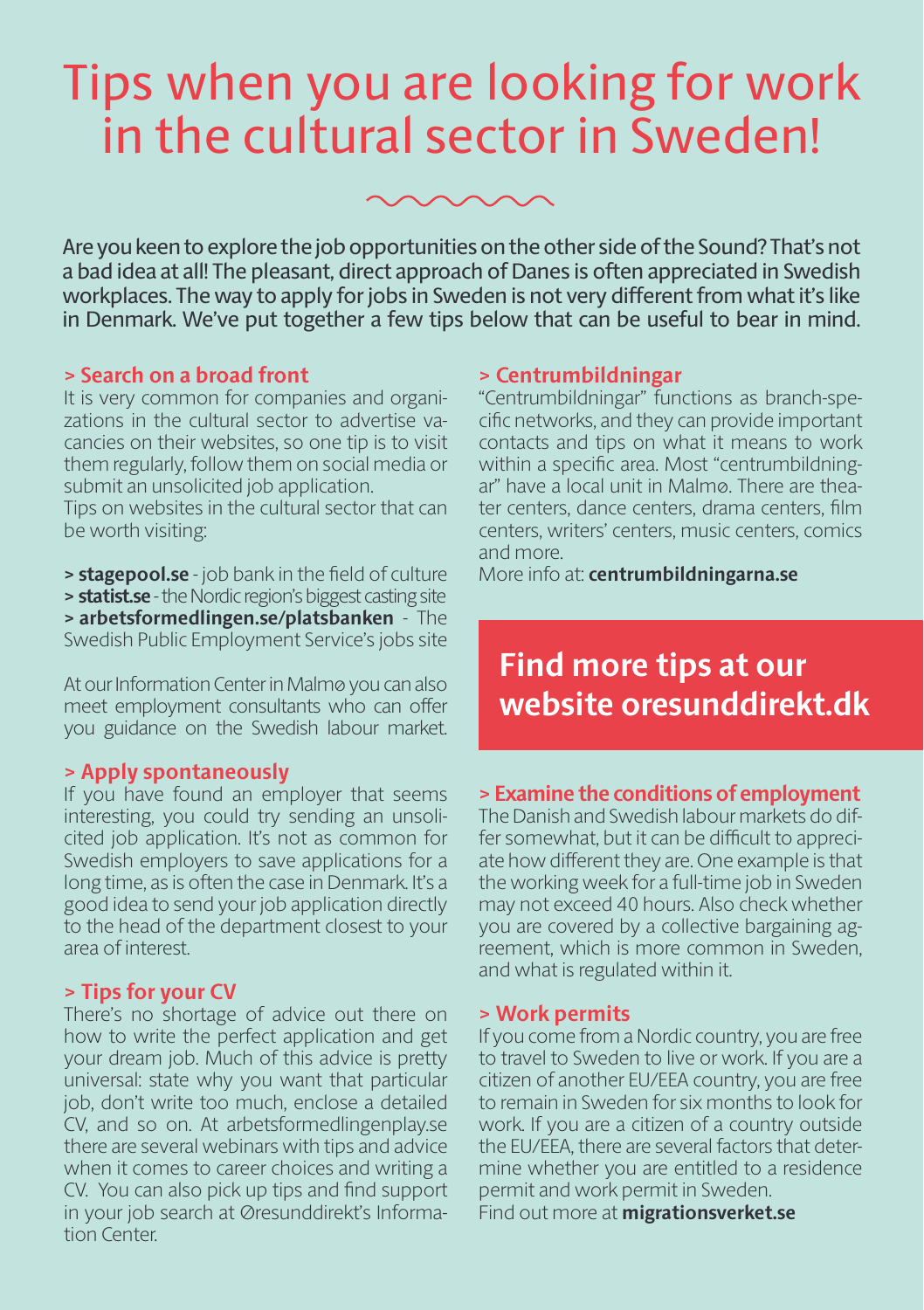## IMPORTANT TO KNOW ABOUT TAX

If you are working as a cultural worker in the Øresund region, it is important that you familiarise yourself with the special rules and challenges that exist regarding tax. If you have any questions about what applies in your case, you are welcome to contact the Swedish Tax Agency at Øresunddirekt's Information Center for further information.

As an artist or cultural worker, you are in a special tax situation. If you engage in artistic activities, you may need to pay tax in both the country where you work and the country where you live. There is never any question of double taxation. You request tax credit in your income tax return. Put rather simply, tax credit means that any tax you paid in your country of employment is deducted from the tax you pay in your country of residence. If the tax in the country of residence is higher than in the country of employment, you are taxed on the difference in the country of residence. If you commute from your country of residence to a job in another country, you usually have limited tax liability in the country of employment. This means that only your income from work is taxed in that country, other income is taxed in the country of residence.

If you are resident in Denmark and have a job or a shorter assignment in Sweden, it is important to understand that the following factors may have an impact on your tax situation:

> Does your work count as artistic activity? If you are commuting from Denmark to a job in Sweden in which you perform in front of an audience with music, dance, theatre, etc., you will be taxed in Sweden with a special tax on artists, A-SINK, at 15 per cent, which your employer will deduct from your wages. Both private individuals and companies may be liable to tax under A-SINK. No deductions are allowed and there is no need to submit an income tax return in Sweden. You must declare your income in your Danish tax return, and if the Danish tax is higher, you must pay the difference in tax to Denmark.

If you work with something other than artistic activities – such as stage staff, director, choreographer or teaching – you are instead taxed through a special income tax for non-residents (SINK), which is 25 per cent. If you have SINK tax, no deductions are allowed and you do not have to submit an income tax return in Sweden. You should inform the Danish Tax Agency about your income from Sweden. You can find out more about how to apply for SINK tax at **oresunddirekt.com**. The Swedish Tax Agency may, at your request, issue a certificate (extract) of paid A-SINK or SINK tax, if you need to show how much tax you have paid in Sweden.

> Is the employer public or private sector? If you are employed by and work for a public sector employer in Sweden, you will normally only pay tax in Sweden. If you perform any part of the work in Denmark, that part of your income should instead be taxed in Denmark, state in your Danish tax return that you had income from a public employer in Sweden. It can sometimes be difficult to know whether or not an employer is classified as public sector, if so, you should contact Skatteverket.



### *Do you live in Sweden and work in Denmark?*

Find information about what applies to you at oresunddirekt.dk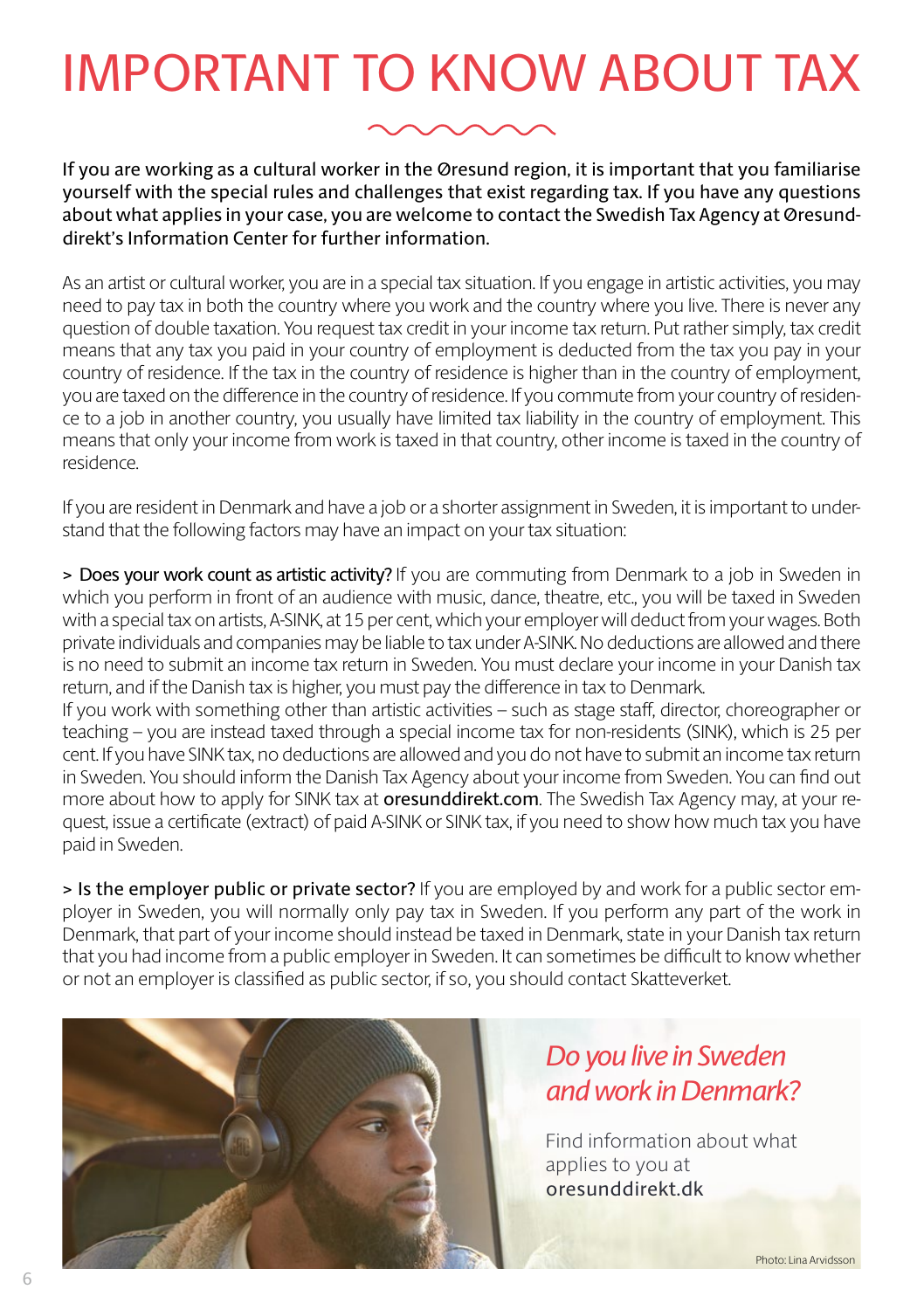### If you are a sole trader in Denmark and perform work in Sweden

Compensation received by you/your company for artistic activities is taxed at an A-SINK rate of 15 percent. This artist tax is deducted by the Swedish client. You do not normally need to submit an income tax return in Sweden. However, if your company operates at a permanent venue in Sweden for at least six months, you must declare income from the Swedish activities in Sweden.

You must declare the results for your entire business in your Danish tax return (årsopgørelsen). You will then also be taxed on your income from Sweden, but you should not be subject to double taxation. You request a tax credit for the Swedish tax in your Danish taxation. The Swedish Tax Agency can issue a certificate of tax paid in Sweden if you request one.

A-SINK or artist tax is a special tax in Sweden for artists and sportspersons living abroad. Both private individuals and companies may be liable to tax under A-SINK. Artist tax at 15 per cent is deducted by the employer.

SINK tax - special income tax in Sweden for non-residents, for which you apply to the Swedish Tax Agency if you have limited tax liability in Sweden. SINK tax at 25 per cent is deducted by the employer.

Artist is someone who makes a personal appearance in front of an audience or when recording sound or images featuring song, music, dance, theatre, circus or similar.

Limited tax liability If you neither live nor have previously lived in the country that pays you compensation, you have limited tax liability. The opposite is unlimited tax liability, which you will normally have in the country where you are resident.

Public sector employer - state, region, municipality, but sometimes also another publicly funded institution. To find out whether an employer is classified as public sector, it is best to contact the tax authority in the country of employment.



Questions? Contact the Swedish Tax Agency at Øresunddirekt for personal guidance on what applies in your particular situation. You can find contact details on page 15.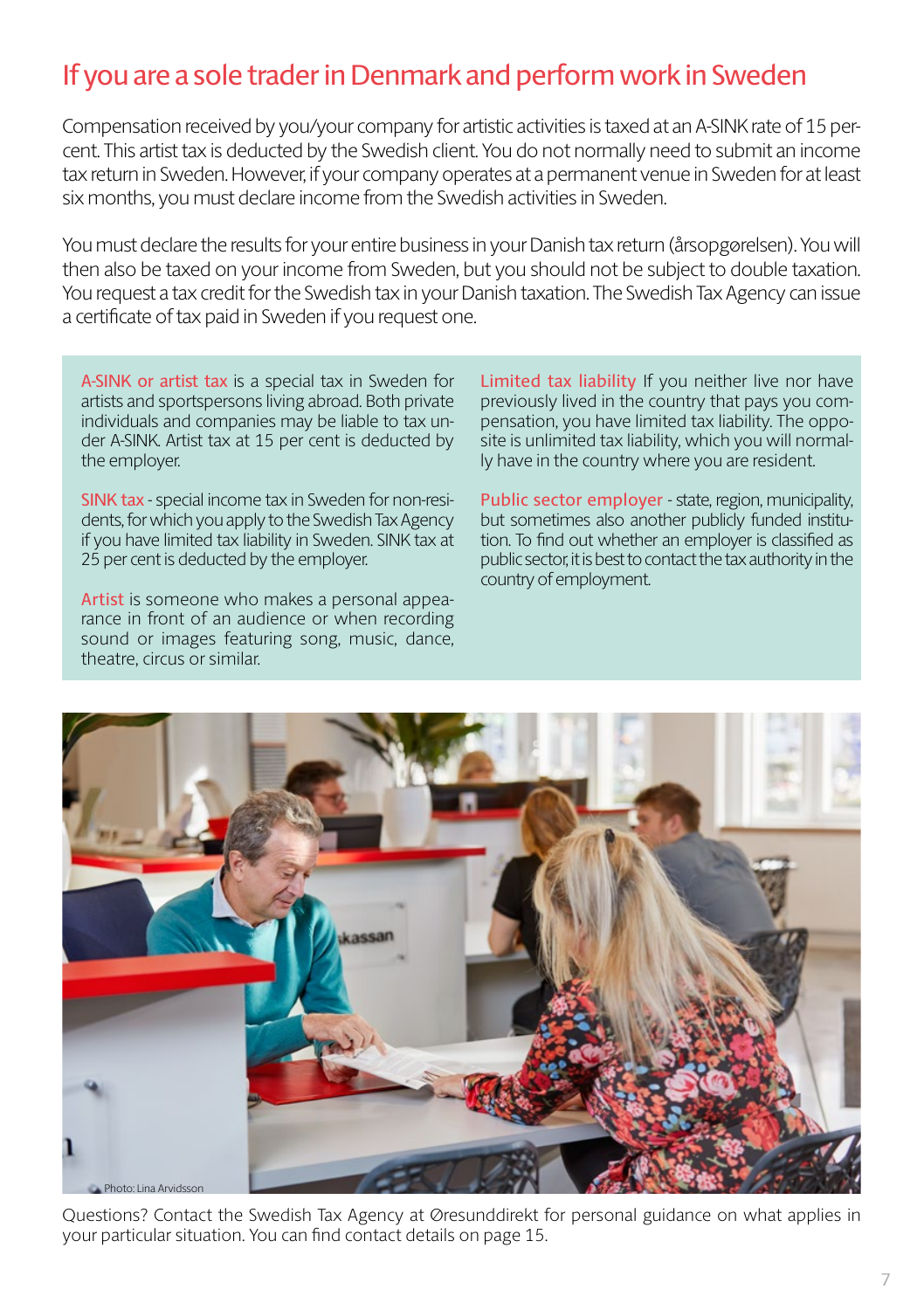### IMPORTANT TO KNOW ABOUT PENSIONS

When you work in Sweden, you earn the right to build up a Swedish general pension. Where you are socially insured affects in which country you earn the public pension.

The Swedish pension system consists of three parts:

- **>** a public pension (allmän pension)
- **>** an occupational pension (tjänstepension)
- **>** a private part, if you choose to set money a side

In Sweden, a public pension is to a high degree funded by employer-paid social security contributions in addition to your salary. Each month, your employer must pay 31.42 percent (2020) of your gross pay in employers' contribution (for young people aged 18-26 and older than 65, the percentage is less). 10.21 percent of these contributions go to the payment of your pension. Of the total, 18.5 percent is paid to your future pension - the rest is made by your own deposit through your tax return - however a deposit which is deductible.

The Swedish public pension is made up of different parts, which most are linked to your annual income: Income pension - An income pension represents a substantial part of the Swedish state pension. 16 percent of your pensionable income and other taxable benefits are allocated to the income pension. Premium pension - A premium pension is like an income pension, financed by your employer and you pay social security contributions in addition to your salary. 2.5 percent of your pensionable income and other taxable benefits are allocated to the premium pension. Unlike an income pension, you can decide how the money should be placed. Find out more about how and where you can place your money at pensionsmyndigheten.se. Guarantee pension - A guarantee pension is a state-funded pension to ensure that people who have had very little or no income have an income when the person retires. To be entitled to a guarantee pension when you live in Sweden, you must have lived or worked in Sweden for at least three years. If you have had social security affiliation, in

an EU/EEA country those years can be combined with the time you have in Sweden, but you must have had social security affiliation in Sweden for at least one year. The guarantee pension is reduced if you have an income pension, foreign pensions, etc.

When the time is near for you to retire, please contact the pension authority in your country of residence and make them aware that you have earned pension in Sweden. They send this information to the Swedish Pensions Agency, which calculates and pays your pension.



#### Occupational pension

When you start working in Sweden, it is a good idea to look into the pension agreements that apply to your workplace. The agreement means that you as an employee get a portion of your salary in the form of a pension. It is your employer who must setup an occupational pension on your behalf. Sometimes, you can decide which insurance company is to manage your pension money. If you have worked in different areas, you can have more than one occupational pension. When you have reached retirement age, you should contact the manager of your Swedish occupational pension yourself, as they will not be notified automatically. It is good to save documentation that shows which employers you have worked for and during which periods you were employed.

#### Private pension

Although you earn both a public pension and an occupational pension, you can choose to supplement them with a private pension. A private pension is an optional scheme that you can draw up through your bank or pension company. Therefore, they are also the ones you should contact for more information on private pension savings.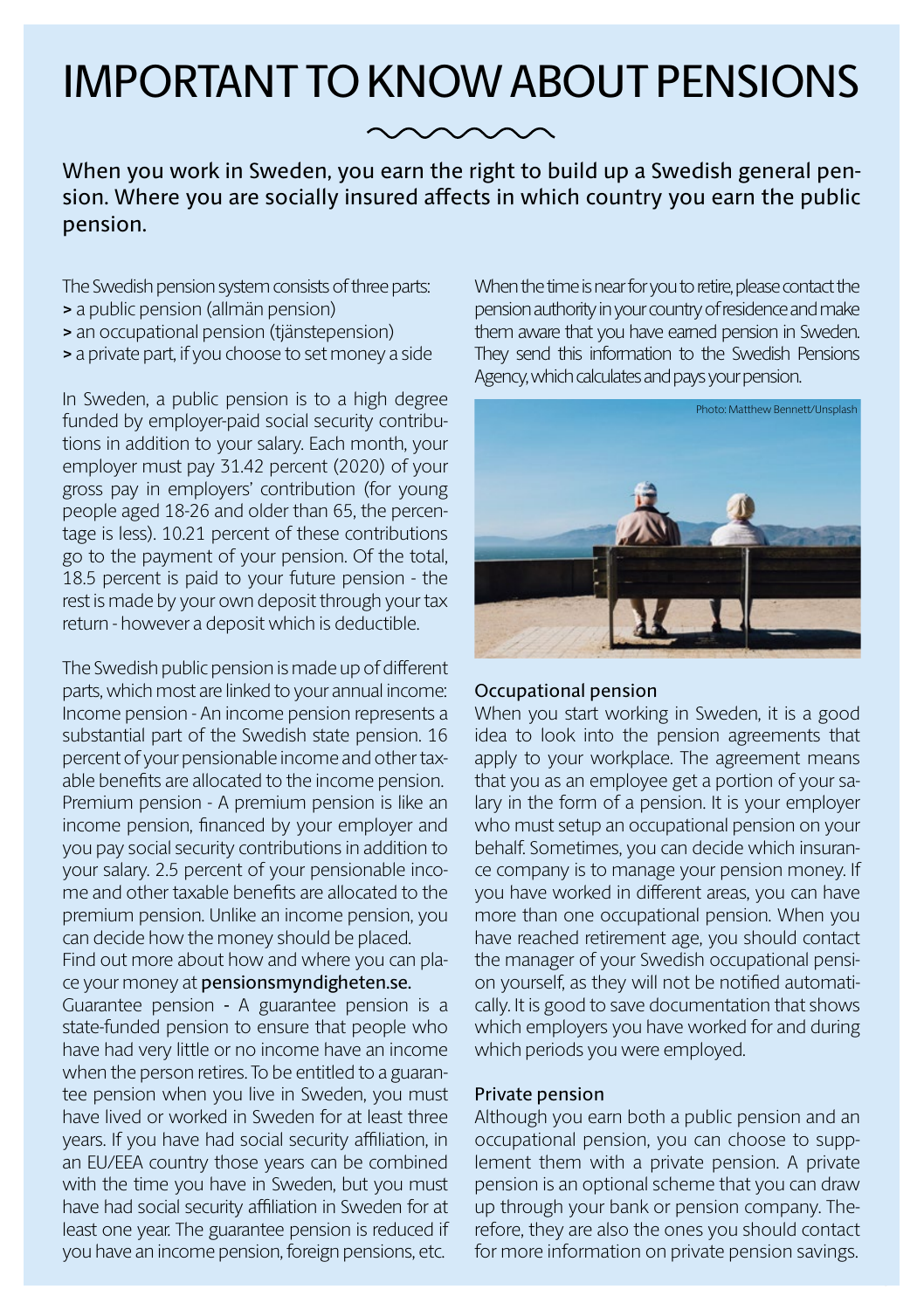### Important to know about social security



Having social security affiliation in a country means that you can be entitled to benefits such as parental allowance, sickness benefit and other benefits in that country. If you are working as a cultural worker in the Øresund region, it is important that you familiarise yourself with the special rules and challenges that exist. If you have any questions about what applies in your personal case, you are welcome to contact Försäkringskassan at Øresunddirekt for further information.

Social security in Denmark provides entitlement to, among other things, benefits such as sickness benefit, child benefit, parental allowance and national retirement pension. When you live and work in Denmark, you automatically have social security affiliation in Denmark. But if you choose to work in Sweden, or to move there, it may mean that you will have social security affiliation in Sweden instead.

You are essentially insured in the country where you perform your work. If you work in two or more countries at the same time and alternately, you will often have social security affiliation in the country where you live, if you perform enough work in that country. You should therefore be aware of the fact that if you work in several countries, it will affect your social security. There are special rules if you work for a public sector employer. Bear in mind that it is not enough for activities to be publicly funded, but it is Udbetaling Danmark and the Swedish Social Insurance Agency that determines whether you are to be treated as a public sector employee.

Find out more about social security when working in two countries at oresunddirekt.dk.



Questions? Contact the Swedish Social Insurance Agency "Försäkringskassan" at Øresunddirekt.

#### **Important points to bear in mind:**

**>** You can only have social security affiliation in one country in the EU/EEA or Switzerland at a time.

**>** The general rule is that you should have social security affiliation in the country you perform your work, i.e. where you as a person are physically present when you perform your work. This is regardless of who the employer is, where the employer has its office or how the salary/compensation is paid. As a self-employed person, you must consider in which country you are performing the work and that you are not automatically insured in the country where your business is registered. If you are employed while at the same time having your own business, this also affects where you should have social security affiliation.

**>** If you work regularly in two or more countries, Udbetaling Denmark and the Swedish Social Insurance Agency must always assess where you should have social security affiliation. Contact the agency in the country where you live.

**>** The Danish and Swedish social security systems are funded in different ways, and the cost for employers differs significantly. It's therefore important to be aware of the consequences, before taking another job of any kind, and also before you choose to perform work in another country. The way the Swedish Social Insurance Agency and Udbetaling Danmark assess your social security affects what social security contributions all employers must pay.

**>** Public pension: In the country where you have social security affiliation, you earn pension rights based on your income. If you have worked in both Denmark and Sweden without having been assessed where you have social security affiliation, you may lose pension rights by not including income from one of the countries. The pension paid will then be much lower than if all income had been included.

> Where you have social security affiliation also determines which country's unemployment insurance fund you should be a member of.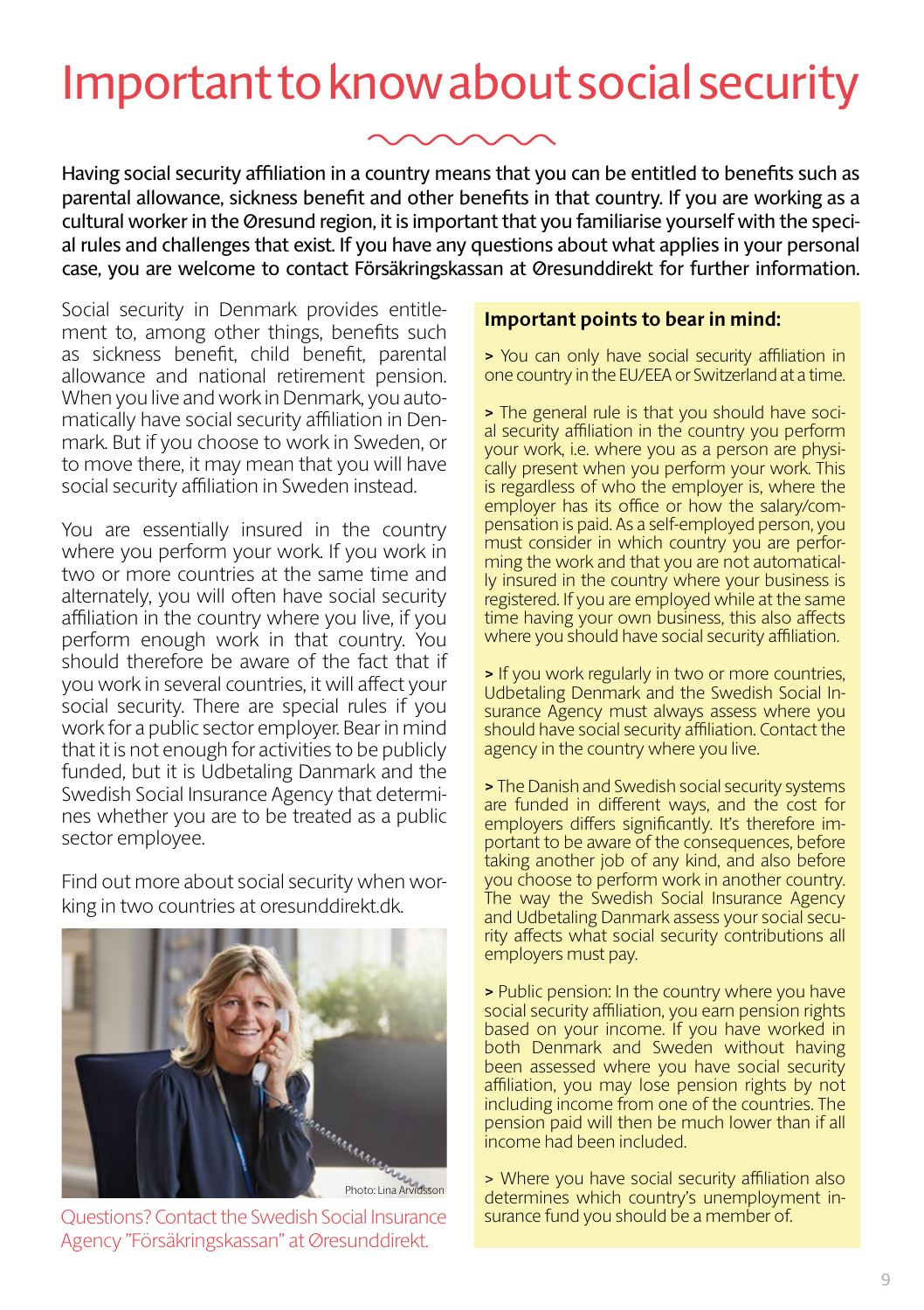### Opera singer Klara Ek has the entire Øresund region as her workplace

Klara Ek is opera singer, born and raised in Stockholm and educated at the Royal College of Music in Stockholm, studied opera at the Stockholm University of the Arts as well as at the Royal College of Music in London.



Photo: Malmö Opera

Klara moved to Copenhagen in 2006 and have since then worked as a freelance opera singer, working in large parts of the world such as the US, Japan, Germany Italy, and the rest of Europe. With an agent in London, Klara has worked on projects all over the world. Copenhagen has proved to be the perfect base for her professional career as an opera singer.

- Strategically, it's a great place to be – close to everything, says Klara. Klara can see clear advantages with living in the Øresund region, such as the proximity to the rest of Europe – easily reached from Copenhagen Airport which also provides easy access to most major cities in the world. Copenhagen provides excellent train connections to Hamburg and Sweden, which has also

proved to be an advantage. In recent years, Klara has felt a strong de sire to work more locally and has taken on an increasing number of projects in the region through her Swedish agent.

- I've even had the opportunity to bike to work in Copenhagen, which is a privilege when working as a freelance opera singer. Klara has also gotten a few jobs in Sweden, for example during spring 2020 when she worked at Malmø Opera with the production of Orpheus in the Underworld. During the production, Klara took the Øresund train from her home in Copenhagen to her job in Sweden.

### *Strategically, it's a great place to be – close to everything!*

**Confidence Sector**<br> **Sector**<br>
Sector<br>
Sector<br>
Sector<br>
Sector<br>
Sector<br>
Sector<br>
Sector<br>
Sector<br>
Sector<br>
Sector<br>
Sector<br>
Sector<br>
Sector<br>
Sector<br>
Sector<br>
Sector<br>
Sector<br>
Sector<br>
Sector<br>
Sector<br>
Sector<br>
Sector<br>
Sector<br>
Sector<br> - My experience with cross border commuting has been incredibly positive! I appreciate that it creates a break in your day and you often meet colleges on the train. It's great to be able to work on the train ride over Øresund and that you can combine your family life and work life, says Klara.

gen and work in Sweden, and still have time to pick up your children from pre-school and come home to your family in Copenhagen at night is wonderful. - The feeling of being able to live in Copenha-

However, moving around on different assignments in different countries has not solely been a positive experience. Klara frequently feels that she lacks collected information for her occupational groupregarding what rules to follow when you are crossborder commu-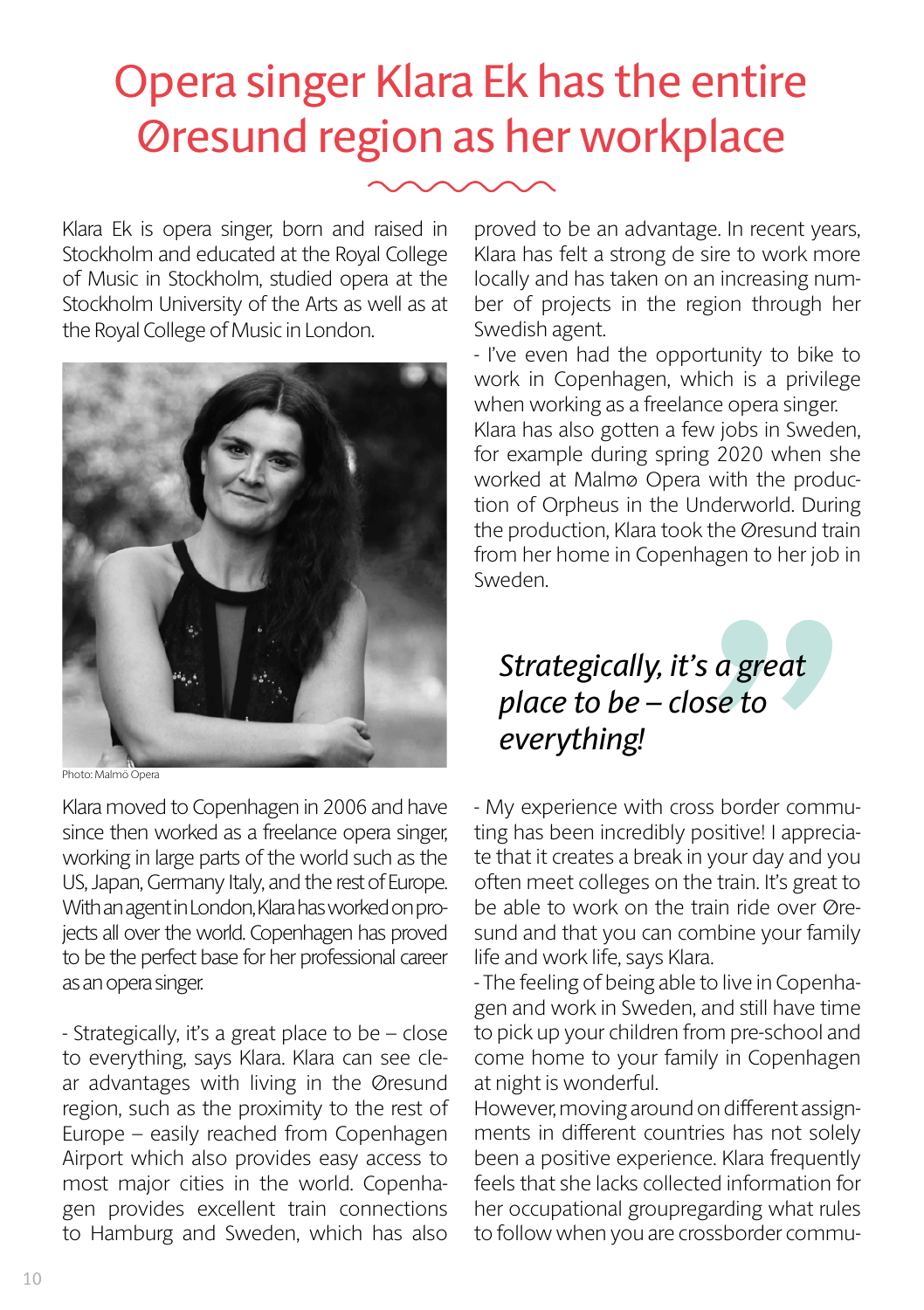

Klara Ek as Diana in Orpheus in the Underworld Photo: Mats Bäcker / Malmö Opera

ting for shorter assignments. She has frequently felt that she is flying blind and that it has been difficult to find the right person to speak to about her specific situation at the different public agencies. Klara has encountered significant problems with social insurance registration and unemployment insurance herself. She also knows that she is not alone in having had these problems and that several colleges have faced the same issues. - The dilemma is that you are not always aware of the rules when you accept the job and when you finally realize that this could cause an issue, it is already too late and has become a problem.

### *It feels like flying blind and you do not know who to contact.*

Klara wishes that there had been a brochure like this when she moved to Copenhagen and started freelancing, emphasizing that more collected information for this specific **ing blind<br>ot know<br>ct.**<br>had been a brocl<br>ved to Copenha<br>g, emphasizing<br>ation for this spe

occupational group has been sorely missed. Klara does however find it easier to cross-border commute between Sweden and Denmark than taking on an assignment elsewhere in Europe. Apart from the distances being shorter and that it is easier to understand the language, there's a sense that Swedish and Danish public agencies have an established relationship that makes it easier to coordinate.

- For me, there's no better place to be, says Klara who looks forward to returning to Malmö Opera again in the autumn of 2021.

#### **Klara's advice to other commuting cultural workers in the Öresund region:**

> Find an accountant who is knowledgeable in this field and who can help you.

> Try to collect as much information as possible before you accept an assignment – it is harder to correct potential mistakes afterwards.

> Find a network of colleges who are in the same situation. It has helped me a lot to be able to exchange experiences with people in a similar situation.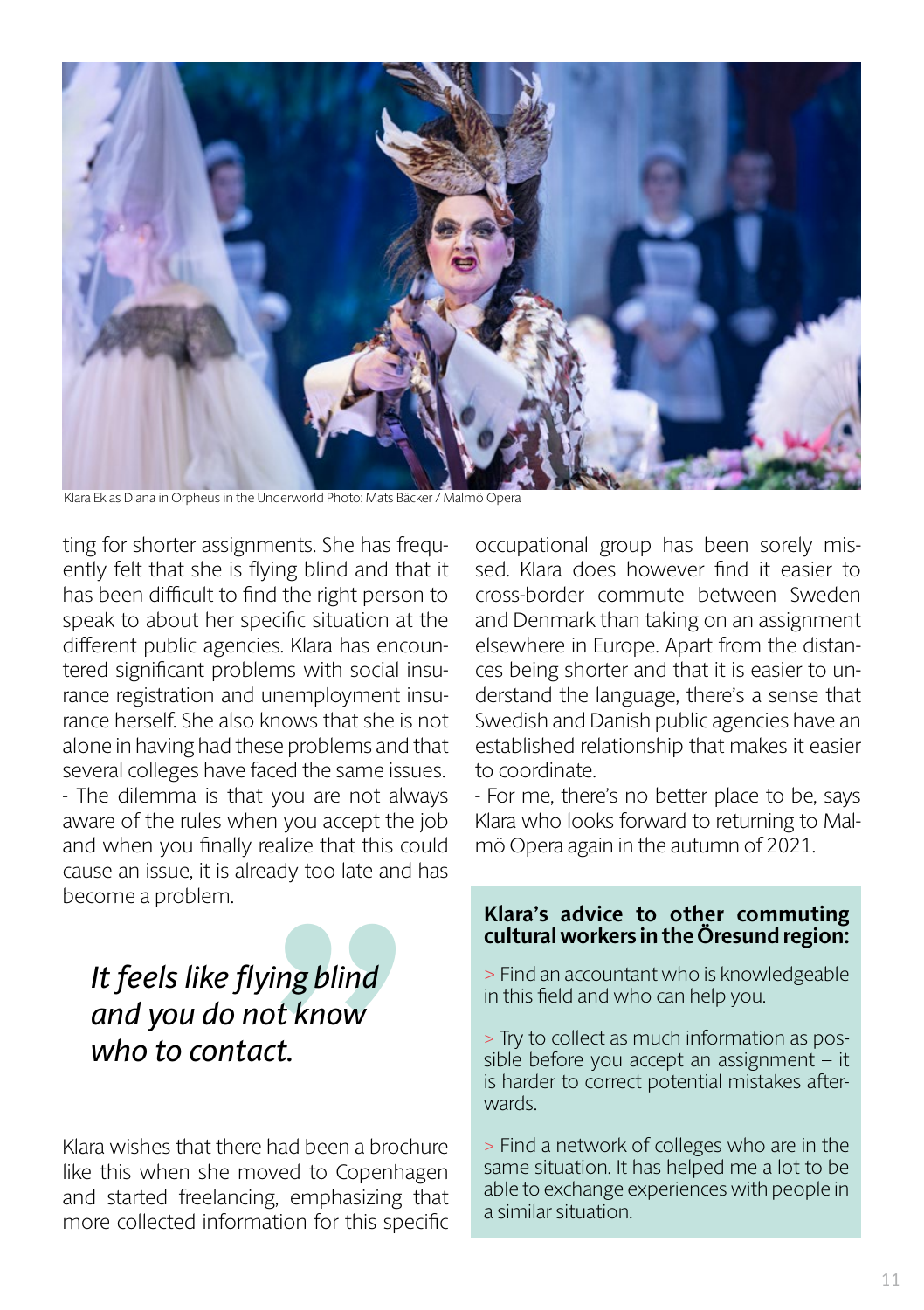### **CHECKLIST**

### **-** to arrange when you get an employment in Sweden

1. MAKE SURE YOU HAVE A SWEDISH WORK PERMIT

If you come from another Nordic country, you can travel freely to Sweden to live or work there. If you are a citizen of an EU/EEA country, you can stay in Sweden for six months without applying for a registration certificate/residence permit. If you are a citizen of a country outside of the EU/EEA, there are several factors that determine whether you can be granted a residence permit and work permit in Sweden.

#### 2. CHECK YOUR EMPLOYMENT CONTRACT

Your employer is obliged to inform you of agreements in the workplace, working hours, start times, holidays and termination of employment. If there is a trade union agreement, your employer must inform you of it. Sweden is well-known for prioritizing quality of life in its labour laws. For example, parents of children up to a certain age have the right to work part-time. Parents who miss work in order to take care of a sick child (up to a certain age) can also receive compensation for lost income. All workers in Sweden receive at least five weeks of paid vacation per year.

#### 3.GET A SWEDISH "COORDINATION NUMBER"

When you start working in Sweden, you must pay income tax in Sweden. Therefore, you must register with the Swedish Tax Authority, Skatteverket. You do not need to have a Swedish social security number to work in Sweden, but you must acquire a coordination number. You get a coordination number by applying for Swedish SINK taxation from the Swedish Tax Authority using a SKV 4350 form. You can find more information about how to apply for a coordination number at oresunddirekt.dk.

#### 4. JOIN A SWEDISH A-KASSA AND TRADE UNION

If you live in Denmark and work in Sweden, and wish to have unemployment insurance, you should have it in Sweden. Join a Swedish unemployment fund (a-kassa) on your first working day in Sweden. If you are insured against unemployment in the wrong country, you are considered uninsured. If you work in both countries, you should contact the designated EU-case worker at a Danish a-kasse. If you want to be a member of a trade union, you should also select a Swedish one as the Danish trade unions have no influence on the Swedish labour market. If you are already a member of an unemployment insurance fund and a trade union in Denmark, you should transfer your memberships to the Swedish counterparts. Please contact your Danish unemployment fund and/or trade union for information about how you do this.

#### 5. REGISTER WITH FÖRSÄKRINGSKASSAN

When you work in Sweden, you must be registered with the National Agency for Social Insurance (Forsäkringskassan). Registration means that you have social security in Sweden, and you are entitled to social benefits.

#### 6. OPEN A SWEDISH BANK ACCOUNT

When you start working in Sweden, you must open a Swedish bank account to be able to receive your salary. Contact a Swedish bank to be sure which kind of documentation you need to bring. That could be, for example, an (Swedish) identification number or an employment contract. Do this as soon as possible, because it often takes some time to gather all this documentation.

#### **> Are you a freelancer and about to take a job in Sweden?**

In that case, certain items on this list might not apply to you. Instead, we advise you to contact Øresunddirekt's Information Center in Malmö to find out what you should consider when taking a job in Denmark. You will find contact information on page 15.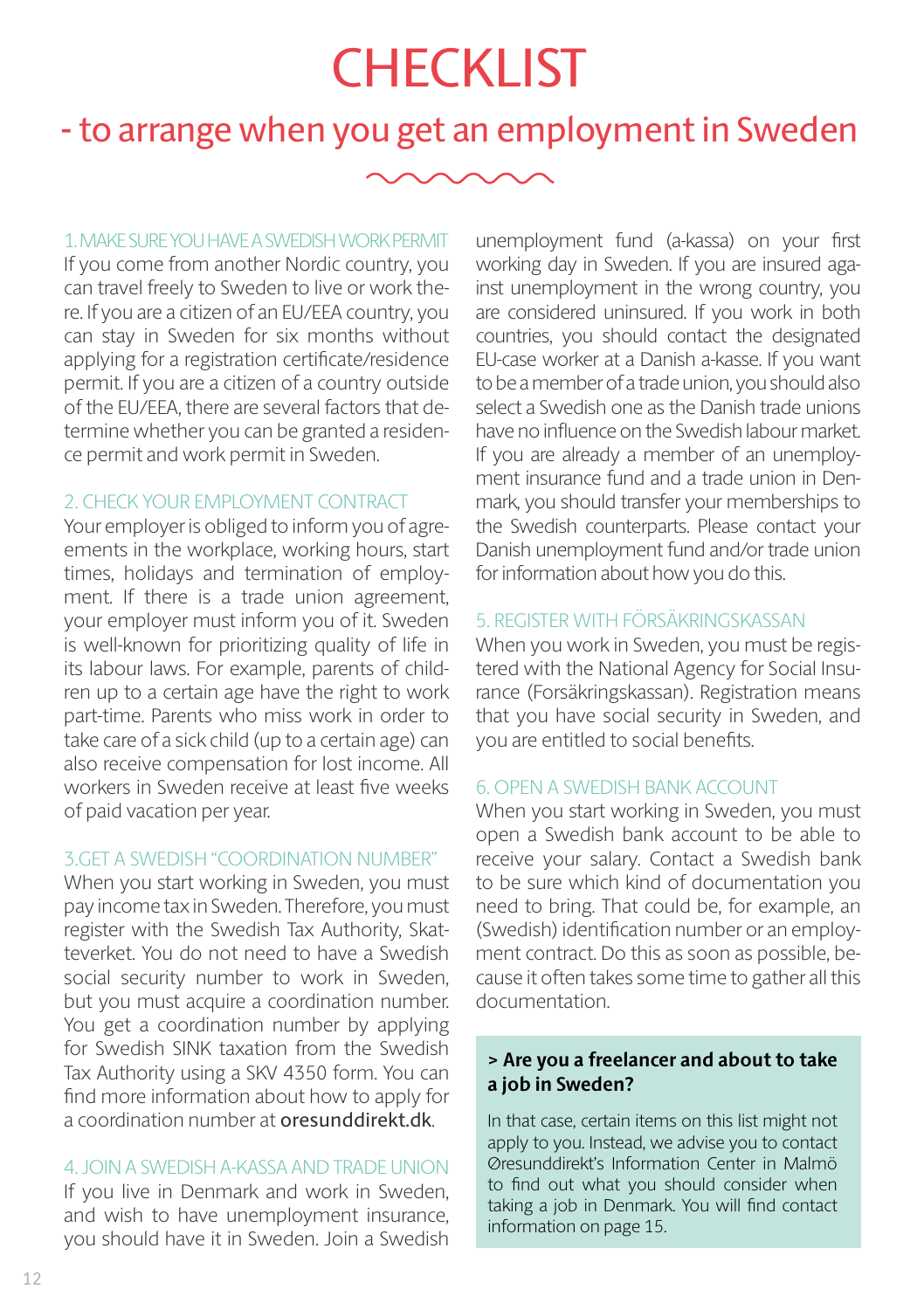### **Commuting over Øresund**

COMMUTING BY TRAIN

If you commute every day over Øresund with DSB Øresund trains, you only need one ticket that is valid on both trains and buses within your decided geographical boundary on the other side of the Sound. The ticket is valid on the Øresund train, DSB, InterCity, DSB S-train, MOVIA buses, the Metro and local Danish trains, as well as Skånetrafiken's busses and the Pågatåg on the Swedish side. DSB's Øresund tickets costs the same regardless of what direction you are travelling in. Tickets can be found in the DSB ticket machines, online at dsb.dk or in the app.

**> For more information regarding tickets over Øresund, please visit DSB.dk.**

#### BY CAR OVER THE ØRESUND BRIDGE

If you commute several times a year, it might be a good idea to look at the different packages offered by Øresundsbron. By purchasing a BroPass or by signing a commuter agreement, each trip will be cheaper than buying a ticket at the normal price.

**> Please visit oresundsbron.com to read more about their current offers.** 

#### COMMUTING BY FERRY

There are frequent ferry connections between Elsinore and Helsingborg with ForSea or Sundbusserne. The trip takes about 20 minutes. The ferry service run almost all hours of the day. During the day, there's a ferry every 15 minutes.

**> Find more information at forsea.se and sundbusserne.dk**

Photo: Lina Arvidsson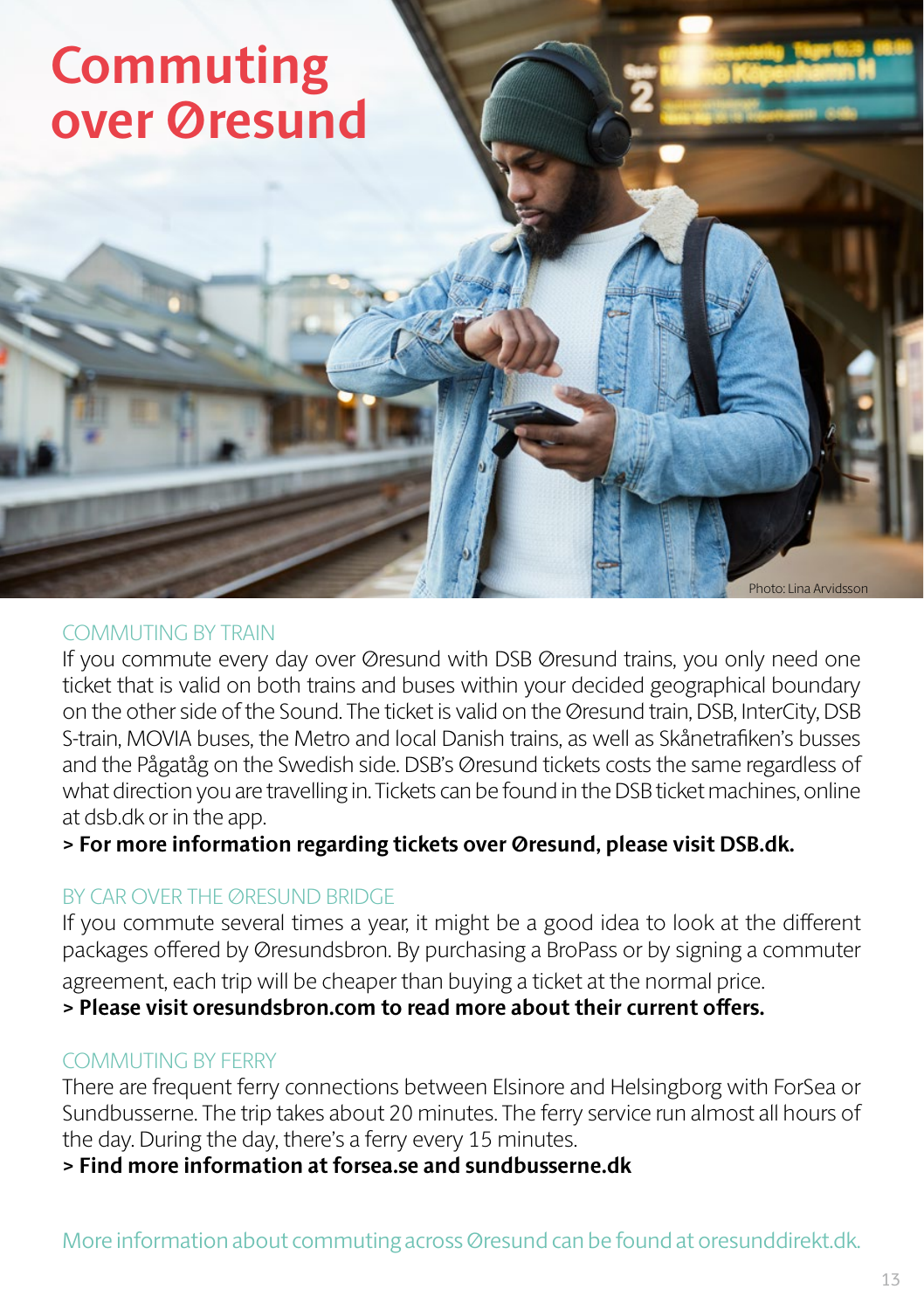# Swedish and Danish authorities

A brief introduction to the authorities and websites that you probably need to have contact with if you commute between Sweden and Denmark for work.

#### > Swedish authorities and websites:

#### **Arbetsförmedlingen – the Swedish Public Employment Service**

If you live in Sweden and become unemployed, you should register at Arbetsförmedlingen on your first day as. You can visit Arbetsförmedlingen's website and it's job bank "Platsbanken" where you can find thousands of vacancies.

arbetsformedlingen.se platsbanken.se

#### **Försäkringskassan - Swedish Social Insurance Agency**

Försäkringskassan administers social insurance in Sweden. If you are socially insured in Sweden you can apply for child allowance, housing allowance, sickness benefit and parental benefit etcetera. forsakringskassan.se

#### **Skatteverket – the Swedish Tax Agency**

The Swedish Tax Agency manages civil registration of private individuals and collects taxes such as personal income tax, corporate tax, VAT and excise tax. The Swedish Tax Agency receives and examines the Swedish income tax return. They also issue ID cards to people who are registered in Sweden. skatteverket.se

#### **Pensionsmyndigheten - the Swedish Pensions Agency**

The Swedish Pensions Agency is responsible for and pays your Swedish public pension. They can inform and answer questions about how the pension system works and what applies to you. They cooperate with other European pension authorities to pay earned pension in Sweden, to persons living abroad. pensionsmyndigheten.se

#### **Migrationsverket - the Swedish Migration Agency**

In Sweden, the Migration Agency is the authority that considers applications from people who want to take up permanent residence in Sweden, work, seek protection from persecution or become Swedish citizens. migrationsverket.se

#### >Danish authorities and websites:

#### **Jobcenter - The Danish Public Employment Service**

As a jobb seeker in Denmark, you will primarily come into contact with a job center and jobnet.dk. The job center can help you upgrade your skills, expand your network and improve your applications and CV. If you receive cash benefits or unemployment benefits you must register as a job seeker with the job center. At jobnet.dk you can apply for jobs, upload your CV and find good advice on job search in Denmark. jobnet.dk

#### **Udbetalning Danmark**

Udbetaling Danmark is the Danish authority responsible for decision-making and payment of several different benefits, such as child allowance, parental allowance and national pension. The agency's area of activity is similar in some respects to the Swedish Social Insurance Agency's, mainly in the family area.

#### **Life in Denmark**

Lifeindenmark.dk is the English content of borger.dk that presents public information and self-service. Lifeindenmark.dk contains articles that are relevant for you if you are going to Denmark to work. lifeindenmark.dk borger.dk

#### **New to Denmark**

Newtodenmark.dk is the Danish Immigration Service and the Danish Agency for International Recruitment and Integration's official web portal about the rules for entering and residing in Denmark. newtodenmark.dk

#### **Skattestyrelsen – the Danish Tax Agency**

At Skattestyrelsen's website skat.dk, you can find information about tax rules, fees and duties and also get access to various services such as self-declaration (årsopgørelse), tax calculation and reporting of tax. skat.dk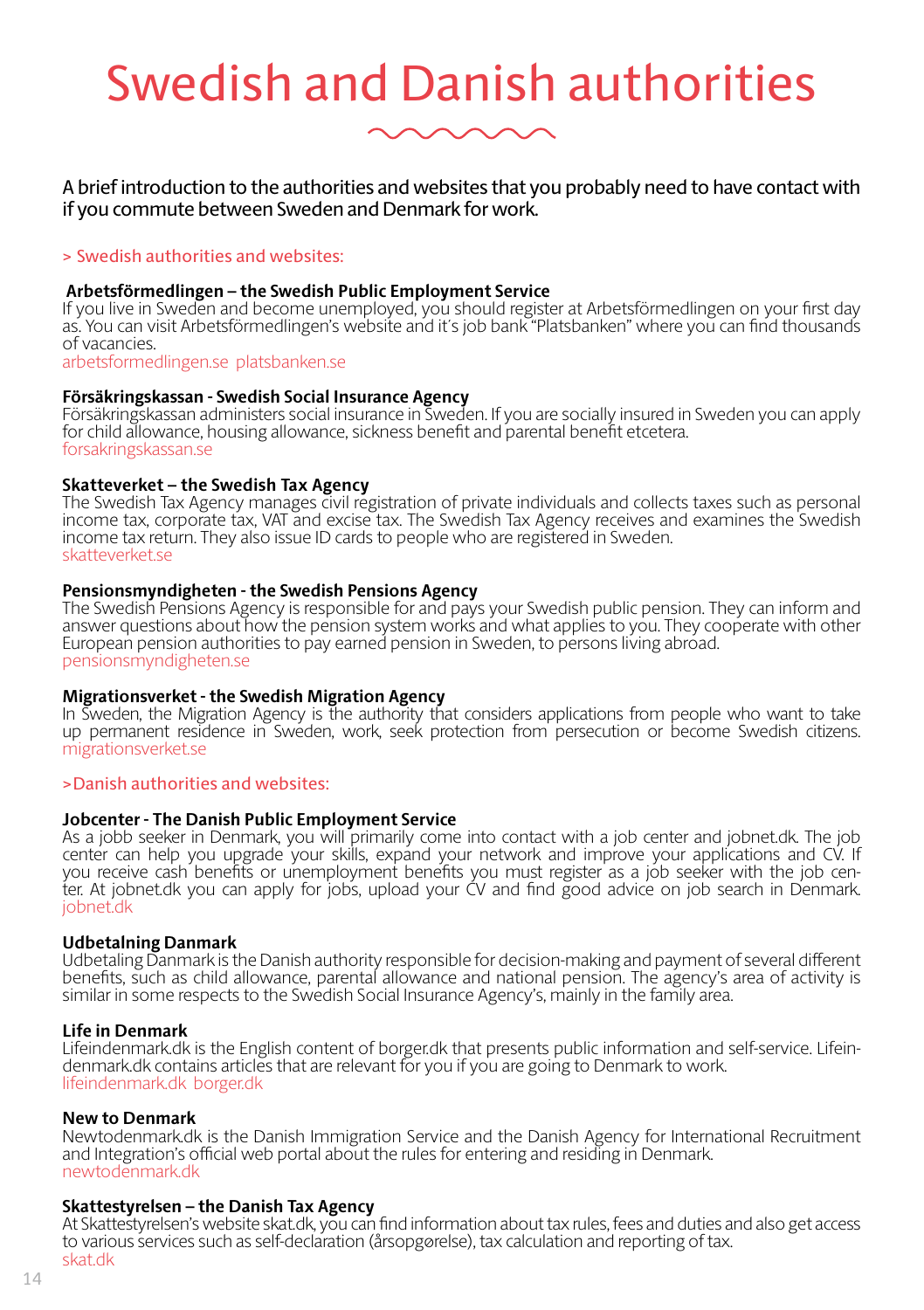# About Øresunddirekt

### **Information Centre and Web Team**

Øresunddirekt is an information service that provides public information from public authorities to citizens and business in the Øresund region. The organization consists of an Information Center in Malmø and a Website Editoral Team / Communication Department in Copenhagen. At Øresunddirekt's Information Center in Malmø there are representatives from Arbetsförmedlingen, Försäkringskassan, Länsstyrelsen, Region Skåne and Skatteverket who provides information from public authorities with a regional perspective.

The Web Team of Øresunddirekt are located in Copenhagen and is financed by Region Skåne, the Danish Tax Agency, the Ministry of Industry, Business and Financial Affairs and the Nordic Council of Ministers. Øresunddirekt's Information Center in Malmø is financed by the Swedish Public Employment Service, the Swedish Social Insurance Agency, the Swedish Tax Agency, the County Administrative Board of Skåne, Region Skåne and the Nordic Council of Ministers.

#### **Contact us**

At the Øresunddirekt Information Center on Hjälmaregatan 3 in Malmø, you can ask questions regarding public information on the other side of Øresund. We are here to help if you want to apply for a job, study, conduct business or move to Sweden. For our current opening hours, visit oresunddirekt.dk.

- **> Visiting address**: Hjälmaregatan 3, 211 18 Malmö
- **> Phone:** +46 40-17 64 00
- **> Email:** oresunddirekt@lansstyrelsen.se

#### FOLLOW US TO RECEIVE NEWS AND GOOD TIPS!

You can stay up to date on Øresunddirekt's activities and news from the region through our social media channels. Feel free to follow us on Facebook, LinkedIn and Twitter.

Don't miss out on subscribing to our digital newsletter at oresunddirekt.dk.